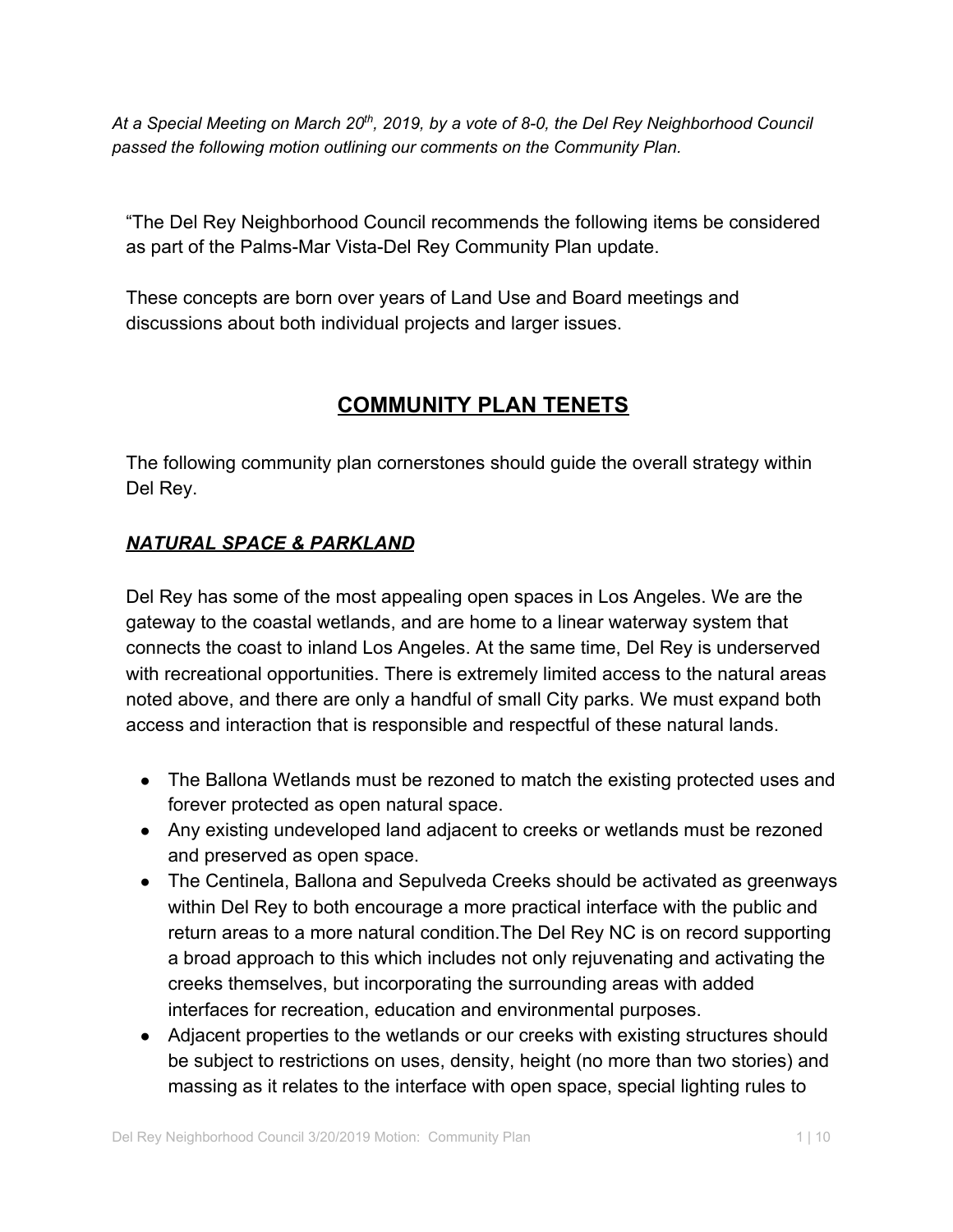avoid light pollution, and higher than normal open space requirements on redevelopment projects in these zones.

● Existing park spaces including the Culver Median must be forever preserved as parkland.

## *SOCIAL AND ECONOMIC DIVERSITY*

Del Rey is a place with unusual diversity within the Westside of Los Angeles. Communities of various ethnicities, cultures and economic status have coexisted here for a very long time and been integrated throughout our area. It is very important to plan ways for development and growth to occur that support this diversity.

## *DENSITY & INFRASTRUCTURE*

Del Rey has accepted and even promoted density in various areas, including around Jefferson Blvd, and in the Glencoe Maxella Specific area. However, in many cases this density has outpaced infrastructure.

Examples of problems within the Glencoe Maxella Specific Plan include:

- lack of sidewalks and impassibility of existing sidewalks on Glencoe Ave that would otherwise allow for better walkability;
- addition of traffic counts from individual projects in isolation, without a global assessment of overall impact when multiple projects are built;
- multiple local intersections already rated F and not improved before additional development is allowed;
- lack of basic traffic infrastructure such as turn signals (Mindanao at Glencoe) and stop lights (Del Rey and Maxella) resulting in gridlock;
- lack of any bike lanes or aforementioned connections to the South and West;
- lack of light rail or dedicated bus lanes on Lincoln to enhance public transportation options;
- no street cleaning or other services to keep up with the changing character of the neighborhood;
- continued installation of above ground utilities, creating a visual blight on the area;
- complete lack of public open space; and
- non-existence of much needed installation and maintenance of public landscaping.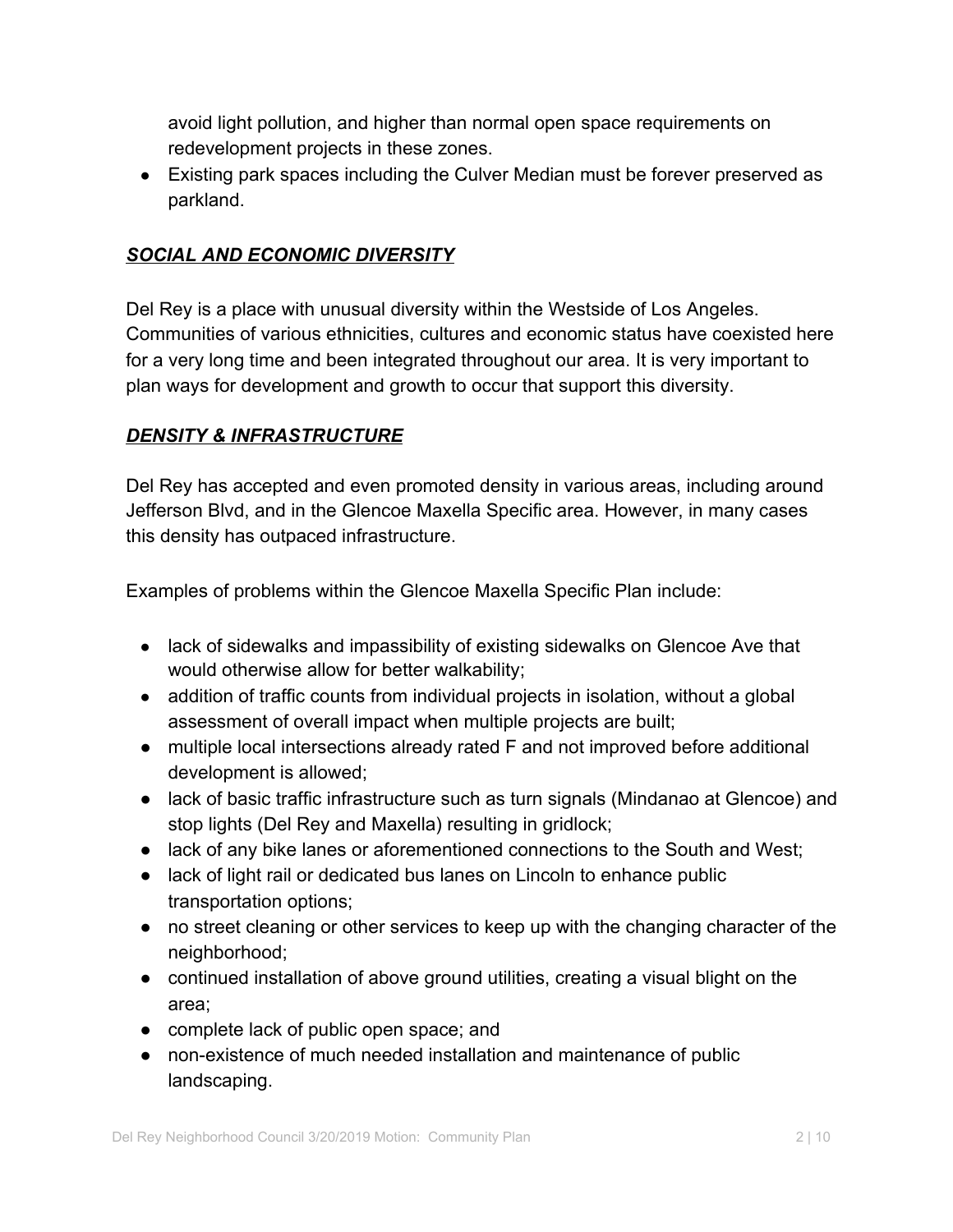It's clear that infrastructure growth doesn't keep pace with development, and, that citywide, there is insufficient planning for the impacts of denser development until far after the impacts are felt. When it comes to planning for denser development the city is, at best, reactive; it should be proactive instead.

Improvements addressing the above must be made part in parcel with added development. While the Del Rey NC supports density in appropriate areas, there must be a new mechanism to keep the improvement of public services and infrastructure in lock step.

Further, while R1 and its purpose in a dense city may eventually be revisited on a citywide or statewide basis and via a broader planning analysis, the Del Rey NC currently supports maintaining the existing single family density in all R1 zones in Del Rey, subject to revision in the event mass transit comes to Del Rey.

### *COMMERCIAL CORRIDORS & HUBS*

Del Rey has the advantage of a few commercial corridors that could provide services within walking distance to many Del Reyans. Development in commercial corridors or corners must be mandated to include commercial and pedestrian friendly interfaces. Examples of such areas include:

- Culver Blvd. and Inglewood Blvd.;
- Culver Blvd. and Centinela Ave.;
- Culver Blvd. and Slauson Ave.;
- Maxella Ave. and Glencoe Ave. in and adjacent to the Specific Plan area;
- Jefferson Blvd. and Inglewood Blvd.;
- Jefferson and Centinela:
- Marina Marketplace and Villa Marina Center;
- McConnell Ave. & Culver Blvd.;
- Sepulveda Blvd. and Lucerne Ave.; and
- Centinela Ave. between Culver City and Ballona Creek.

The zoning of these areas should be protected and preserved with some commercial use component mandated in addition to optional residential in order to provide support services and diverse uses to adjacent existing residential populations.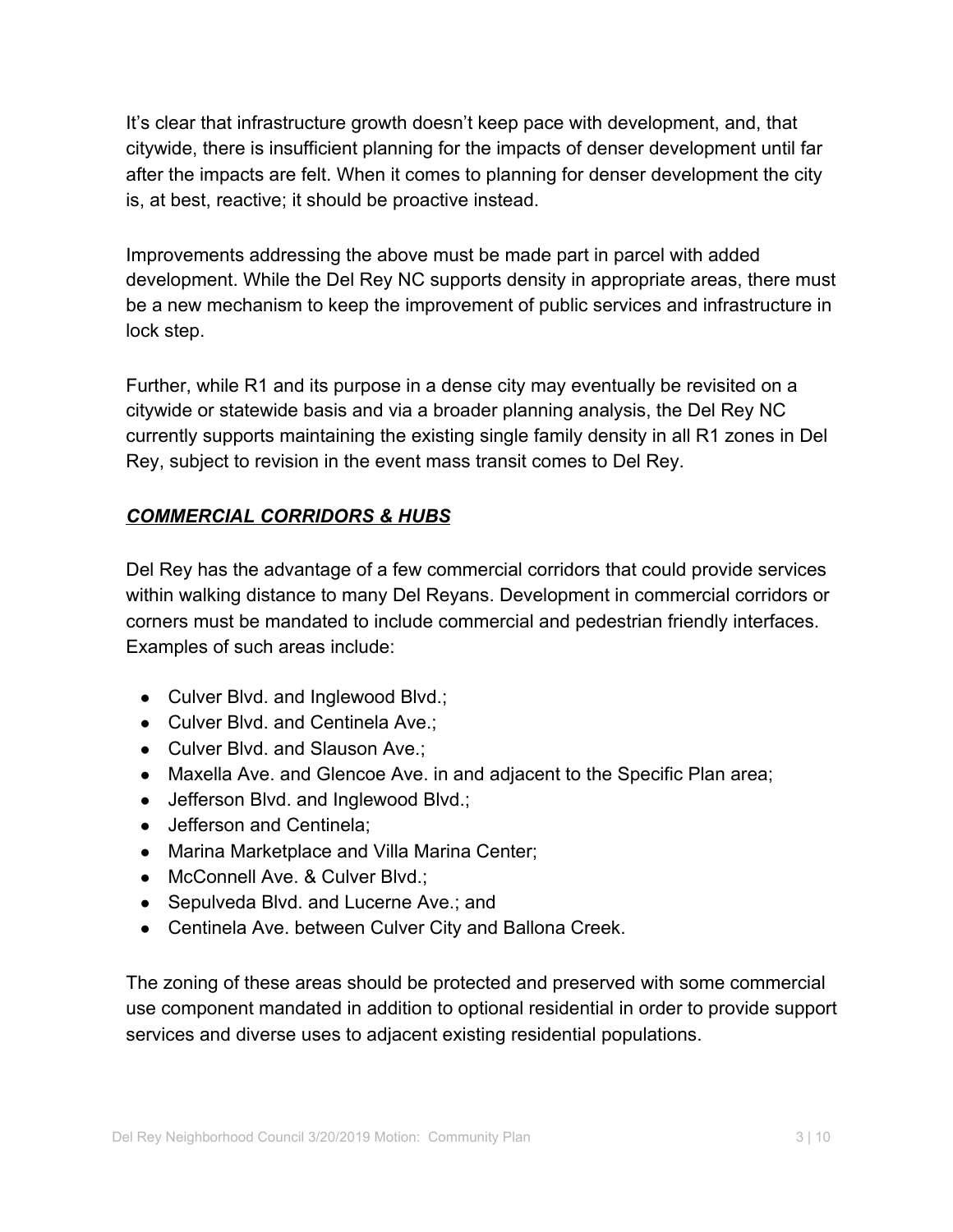## *CREATIVE AND SMALL BUSINESS OPPORTUNITIES*

Del Rey has some unusual Light Manufacturing districts which are unique to the Westside and feature older small scale buildings that are very suitable to start-up and small businesses. In order to preserve opportunities for local and nearby residents to obtain suitable space for these types of businesses, the existing buildings in these areas should be preserved, modernized and adapted as much as possible. Unrestricted demolition and redevelopment may result in higher rent and larger scale commercial space that could price out the current market.

#### *HEIGHT LIMITS*

There should be no unlimited height zones in Del Rey. Currently, they exist north of Jefferson (though in reality limited by the proximity to LAX) and in a few places along Washington Blvd adjacent to the Culver City border. These should be capped at heights similar to the surrounding development.

Del Rey has remained primarily a place made up of buildings that are most often one and two stories tall, with multi-family areas that only occasionally reach the 45' R-3 height limit (with the exception of the Glencoe-Maxella Specific Plan area). It would be most appropriate to maintain the existing development height maximums, in order to preserve access to our coastal breezes, open vistas, abundance of daylight and overall 'beachy' feel.

Area H south of 90 and west of Centinela Ave should be allowed a higher height limit compared to the rest of Del Rey, however still reasonably capped. In all cases low income housing bonuses should still be embraced.

### *MOBILITY*

Del Rey has the advantages of having walkable areas, offering housing close to places of business, having access to several major transit corridors, and connections to important recreational opportunities. To take full advantage of these opportunities, the following must be considered in any community plan:

• implement safe bike lanes that cross the Ballona Creek and connect north and south Del Rey; the Del Rey NC is previously on record supporting some form of a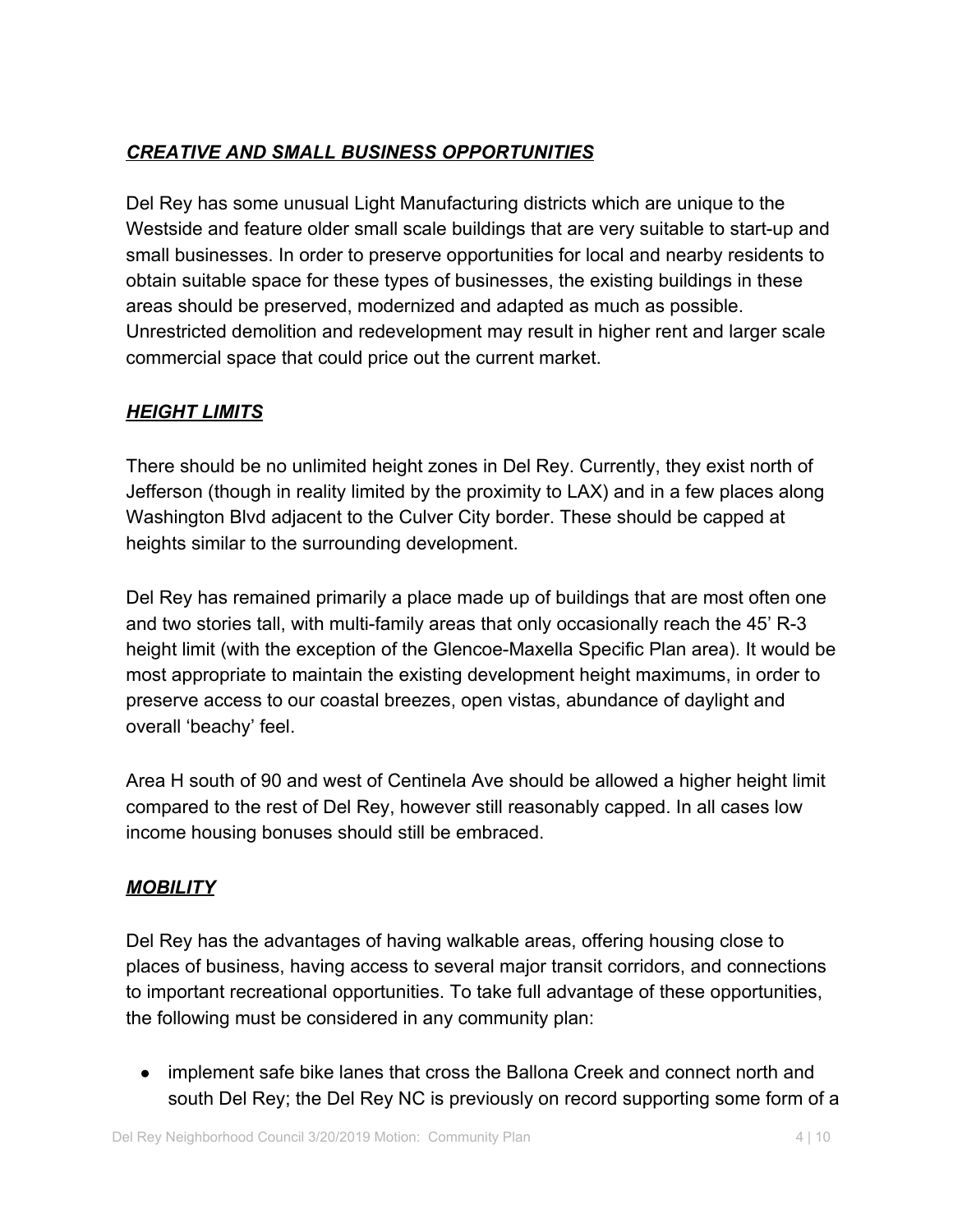bike bridge in the vicinity of McConnell or Beethoven;

- establish bike routes to access areas west of Lincoln, as there is currently no bike lane connection across Lincoln Blvd to connect Del Rey with the Marvin Braude bike path or beach areas; the Del Rey NC is on record supporting efforts to improve these connections and make a safe and proper point of access either at Lincoln Blvd or Maxella Ave;
- establish bike routes connecting Del Rey to other neighboring communities (Mar Vista, Playa Vista, Playa del Rey, Culver City & Venice); these are primarily in the north/south direction as well;
- construct more dedicated bike lanes instead of shared bike lanes where possible;
- encourage development that allows more people to commute to work and shop/dine on foot or bicycle; such areas should include live/work and mixed use projects along designated commercial corridors and within specific plans;
- mandate and fast-track the inclusion of some form of mass transit on Lincoln Blvd (either bus express lanes or light rail);
- support and advocate for current Metro plans for an underground rail line along Centinela through the heart of Del Rey that would allow direct rail access for Del Reyans and alleviate the north/south cut-through congestion that plagues our neighborhoods;
- find additional solutions to the north/south traffic that transits Del Rey but does not originate in Del Rey, including traffic cut-throughs to and from the South Bay and Playa Vista to the south and Venice and Santa Monica to the north;
- maintain and augment existing bus lines that allow residents to access the Expo line via Washington, Culver & Lincoln Blvds;
- support added pedestrian safety measures throughout Del Rey;
- recognize that modern transportation networks necessarily include bike sharing, ride sharing, scooting, and micro transit, and these are crucial to maximizing mobility and lessening our dependence on cars; Los Angeles must foster partnerships with both public and private providers, and mandate proper coordination of these networks through data sharing and technical analysis; include infrastructure improvements that work with these new networks (such as scooter parking zones or ride sharing drop off zones). The Del Rey NC is on record supporting a data-based approach to ride sharing.

### *BEAUTIFICATION*

The Community Plan should encourage architecture and site planning that contribute beauty, quality and environmental sustainability to the neighborhood. The public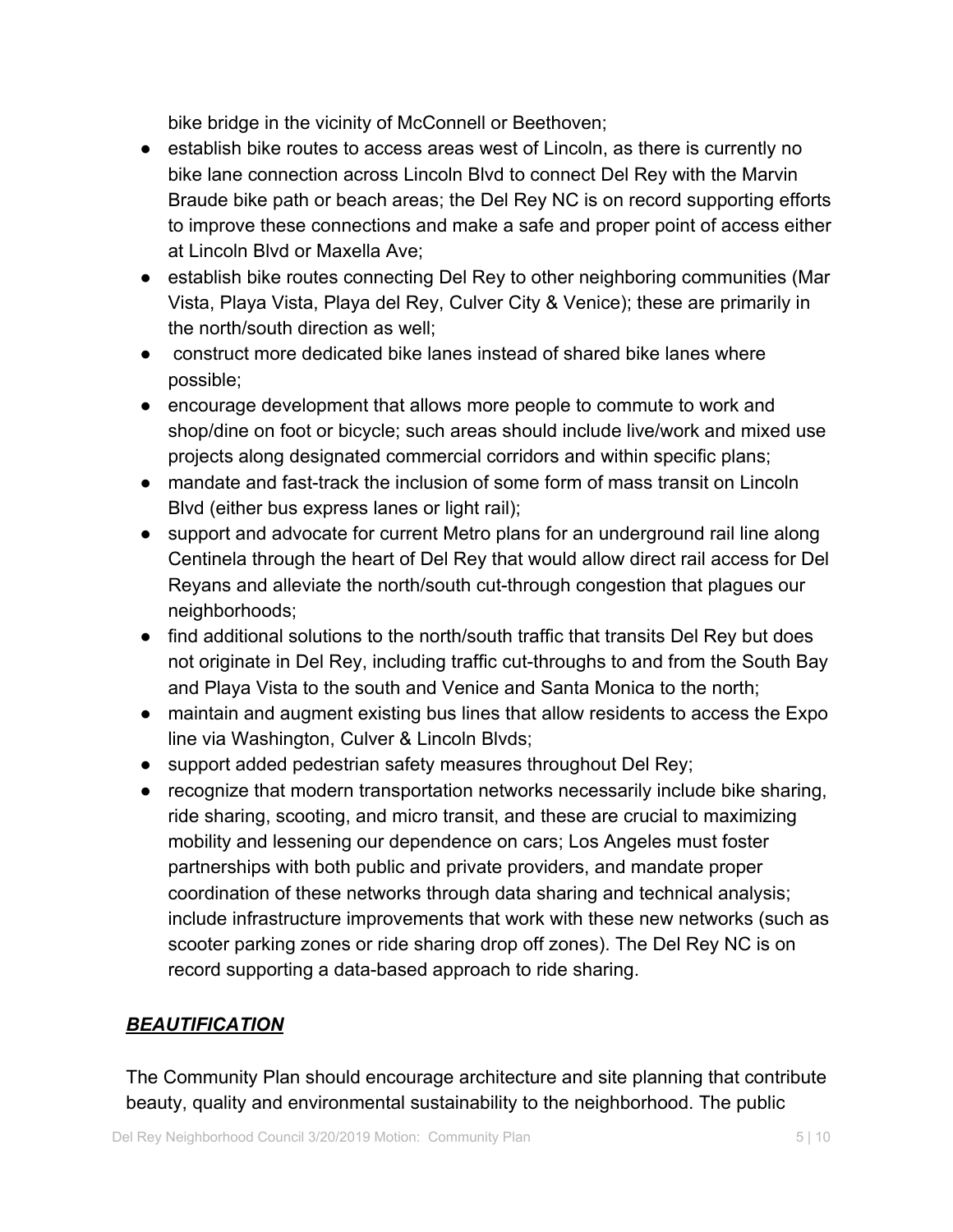interface of our buildings must also work hand in hand to make Del Rey a more livable space.

City codes are too lax in allowing open space within developments to be on rooftops or other areas that don't actually appear as open space to the community or invite the public to enjoy them.

Particular attention must be paid to the interface between the public and our buildings and making them pedestrian friendly and not walled off.

Improvements to the public rights of way should also be enhanced in all areas, and mature trees should be protected where possible.

## *DEL REY CHARACTER AND IDENTITY ENHANCEMENT*

Del Rey has a set of physical and lifestyle characteristics that are truly unique in Los Angeles and even in the Westside. These are partially due to our proximity to the coastal environments and the wetlands and because of Del Rey's status as a sanctuary from overdeveloped nearby communities. This results in a relatively low density, diverse collection of residential and small scale commercial neighborhoods.

Efforts should be taken to recognize these unique qualities, preserve and enhance them, and encourage local pride amongst our residential and business communities.

Some ideas that have come up to support this idea include:

- implementation of an extensive and creative Del Rey signage program in our most visible areas as well as at the entry points to Del Rey;
- creation of identifiable public landmarks, such as monuments, iconic public art and architecture, plazas or public gathering spaces;
- establishment of a community building, center or other public facility where community functions and meetings can take place in a centralized location.

# **AREA SPECIFIC CONCERNS**

The following recommendations concern particular areas and zoning issues that follow along the above tenets.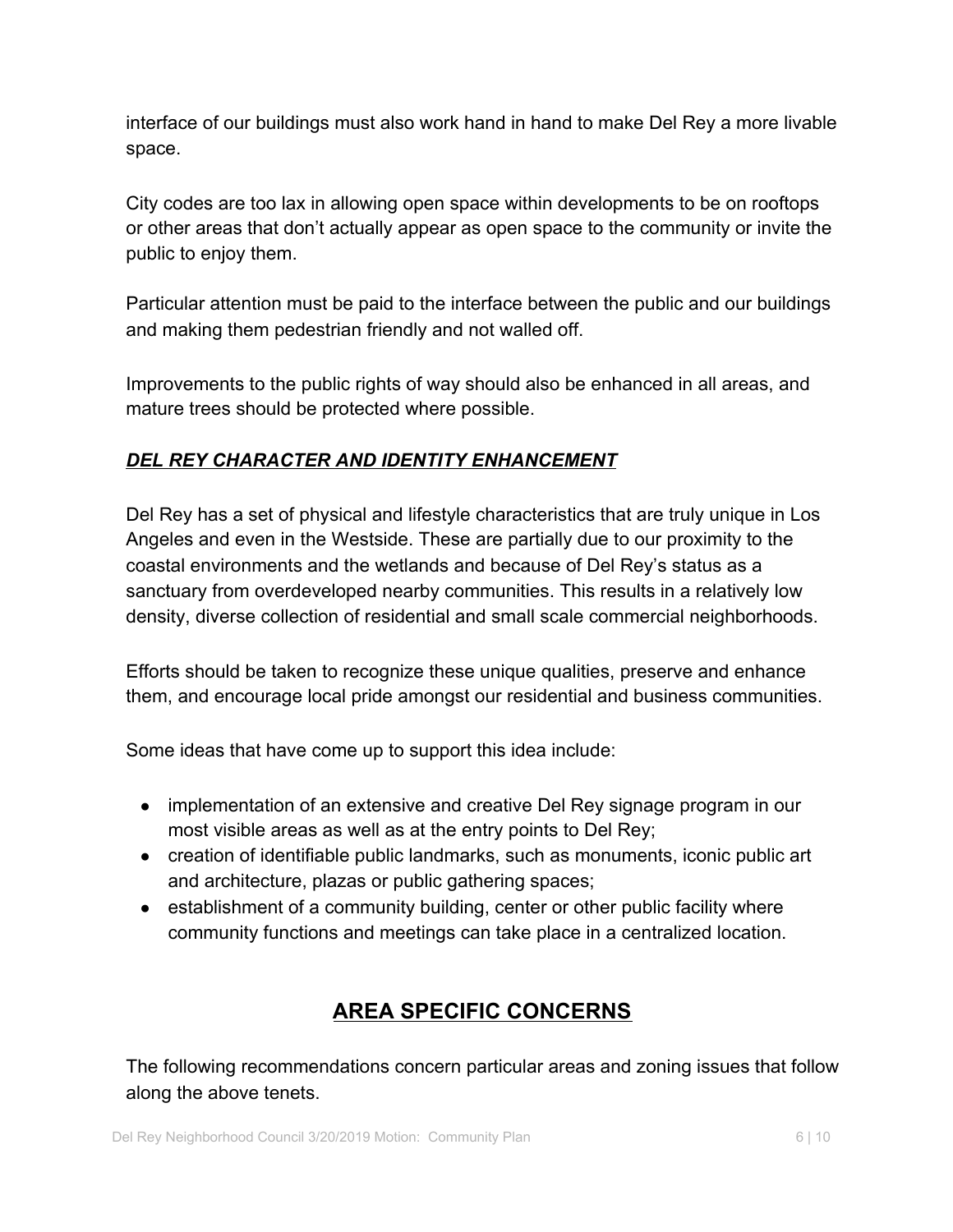### *GLENCOE MAXELLA SPECIFIC PLAN*

This Specific Plan has served the area well, however changes are recommended after seeing the effects of its implementation over many years.

First and foremost, the boundaries of Del Rey itself should be expanded to include the parcels bounded by Del Rey Ave, Lincoln Blvd, Maxella Ave and Washington Blvd. This area is technically part of the Venice NC and Venice Community Plan, however east of Lincoln Blvd falls within the Specific Plan and is de facto part of Del Rey.

The four corners of the Lincoln-Washington intersection are not in Del Rey. However, we recommend that they be included in the Specific Plan because this intersection abuts Del Rey and is one of the most poorly developed and planned major intersections in Los Angeles.

With this in mind, the following alterations should be made in the Specific Plan:

- remove public storage facilities from the allowed new construction; these do not encourage the mixed use character that should dominate this area;
- require all developers entering into large scale renovations, not just those building new developments, to install sidewalks;
- allow residential/mixed use along Lincoln Blvd;
- mandate affordable housing component in all new buildings;
- expand to include the Lincoln-Washington intersection with an eye towards a master redevelopment of that intersection to include protected bike lanes along Washington (via widening with redevelopment), a more pedestrian forward interface, buildings that involve and invite the public to interact, landscaping, and mixed residential/commercial opportunities with affordable housing;
- as noted above, the strip of land bounded by Del Rey Ave, Lincoln Blvd, Washington Blvd and Maxella Ave, should be ceded from Venice to Del Rey as it falls within the existing Glencoe Maxella Specific Plan, and the interests of that strip align much more with the priorities of the neighborhood to the east of Lincoln Blvd than that to the west;
- a more rigorous open space component must be included; such open space must be publicly accessible; additional greening innovations, such as water reclamation and further streetscaping, must be mandated;
- the Plan must encourage parklets or other innovative use of street space;
- street widening must be maintained as written in the existing Specific Plan;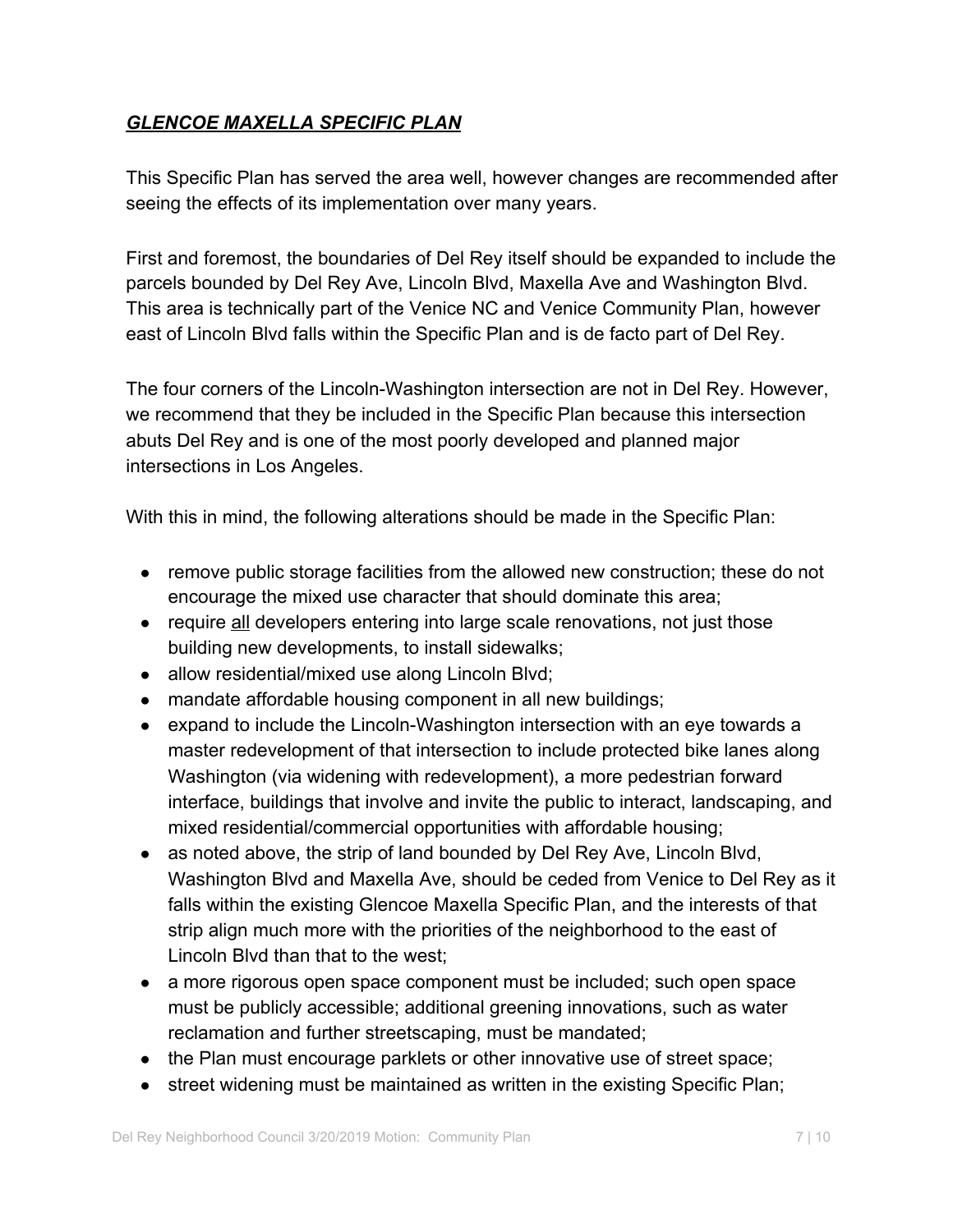• mandatory public infrastructure contributions should be used towards improvements (such as turn signals, street cleaning, preservation of open space etc) within the plan area or adjacent area.

### *MARINA MARKETPLACE*

The Marina Marketplace, south of Maxella, could be included under the Glencoe-Maxella Specific Plan however with special conditions. While residential zoning use may be applied, this property is currently a vital commercial center that helps establish the surrounding community as a walkable neighborhood. Therefore ensuring a modernized commercial redevelopment should be the priority here. Also, density should be limited to ensure responsible development in harmony with the surrounding neighborhood with strict attention paid to open public space, height, massing, stepbacks, traffic generation, noise and air pollution, and the maintenance of a substantial commercial component. Generally the height and density should not exceed that of the adjacent Glencoe Maxella plan. While the framework for the future of this land is best addressed in the Community Plan, specifics for any development should be revisited by this Neighborhood Council with designs and plans in place.

### *BALLONA WETLANDS*

We advocate for the creation of a Ballona Wetlands Specific Plan or the zoning of adjacent lots using new ReCode tools that outline the steps needed to caretake this vital open space. Such a Plan would protect all existing natural habitat, and the following basic points would govern redevelopment on properties adjacent to both the wetlands and all creeks running through Del Rey:

- all redevelopment must be considered based on not just *how* the building fits into the surrounding environment, but *whether* the building fits into the surrounding environment;
- any new projects, if approved, must include no less than 20% of lot area dedicated to public open space; additional setbacks and yard sizes facing the creeks should be required;
- place limits on lighting that conflicts with wildlife;
- create specific softscape, heat island and stormwater management requirements and restrictions within the new zoning;
- no industrial zones should be allowed, and any existing should be rezoned to open space or low density residential with density limits that match the interface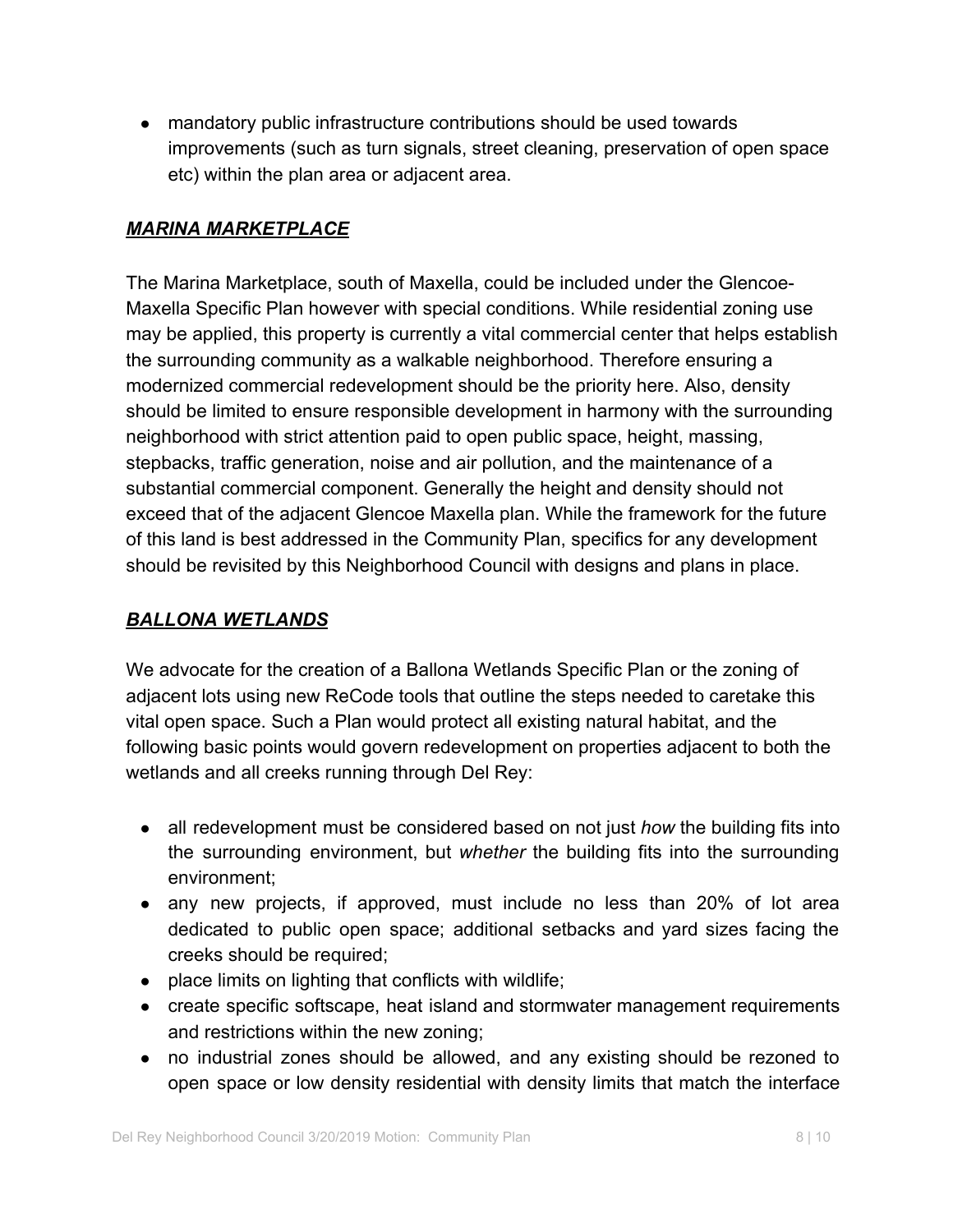described above.

## *CENTINELA GREAT STREETS*

Centinela Ave is Del Rey's 'Main Street' and demands attention to enhance the pedestrian experience and prioritize the commercial appeal of the street. Please refer to our community's prior and current Centinela Ave Great Streets applications for the entire plan. Augmentation of this street must be included in any future vision of Del Rey.

#### *AVON WAY/KENSINGTON WAY*

The area bounded by Culver Blvd, Washington Blvd, Lindblade and Berryman is chronically underparked and underserved by public transportation, and we have heard concerns from the area's residents every time a project is proposed there. We suggest a transportation overlay that mandates developers to address the transportation needs of this area specifically. Options could include more parking, shared ride access, or other creative solutions.

### *MAR VISTA GARDENS*

Although this area is under HACLA control, there may be a time in the future when it becomes available for development. Given the relatively low density of the site and its existing status as an enclosed community, this should be rezoned for denser development but under public control. This denser development should include:

- low income housing with the potential for a transitional housing component;
- some market rate units as space allows;
- other components such as commercial corners and open space;
- park space and community facilities that are equal to or greater than what currently exists; green initiatives should be included;
- $\bullet$  consideration of a better public interface with the surrounding community;
- adequate parking and transportation infrastructure.

Long-time community members must be given first priority in any new development at this site. Up-zoning this land may spur a public-private partnership to rebuild this important neighborhood while maintaining its current opportunities for low income housing.